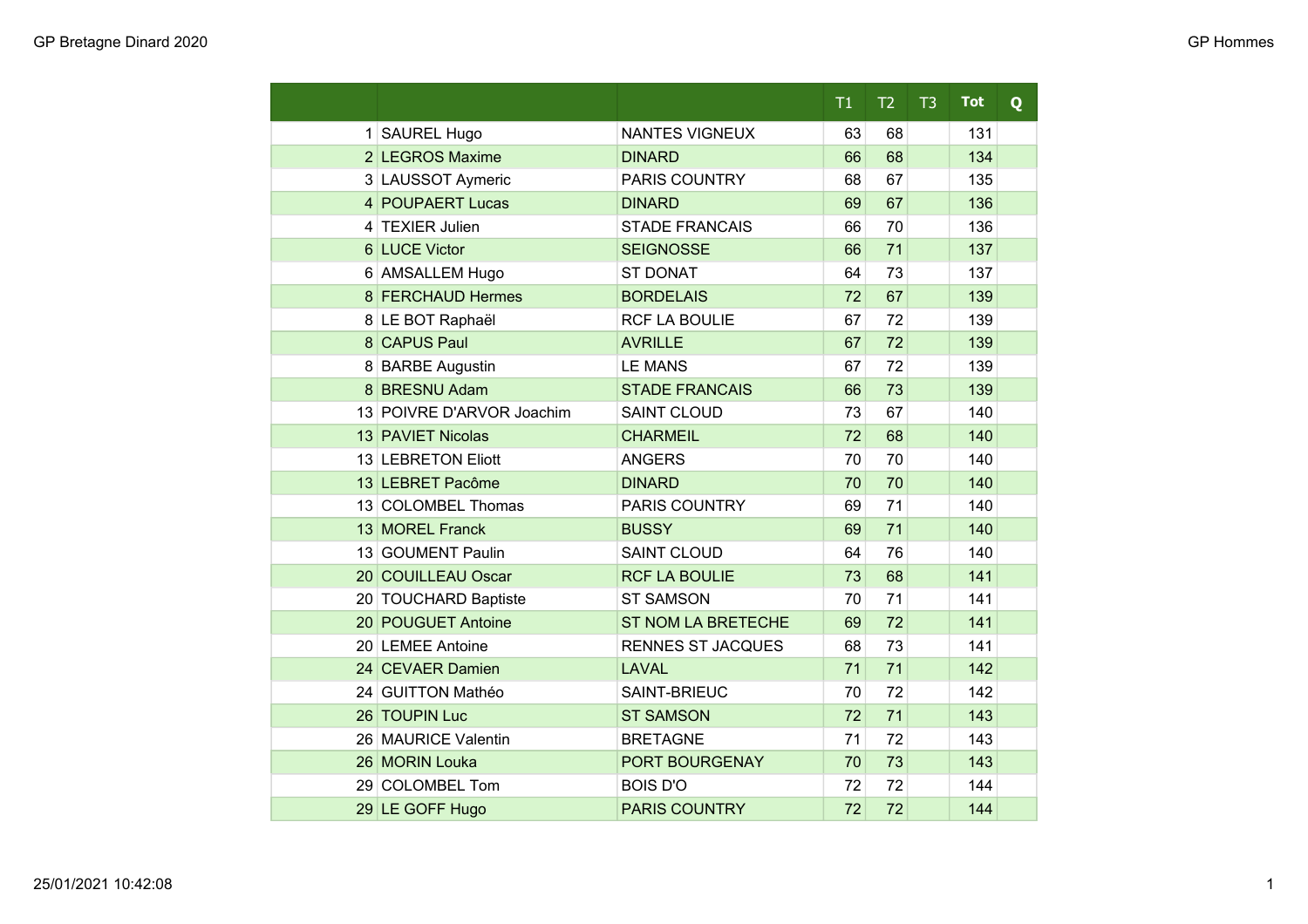| 29 LE BRUN Tim              | <b>FRESLONNIERE</b>      | 71 | 73 |          | 144 |  |
|-----------------------------|--------------------------|----|----|----------|-----|--|
| 29 LEGRIS Cesar             | <b>GRANVILLE</b>         | 70 | 74 |          | 144 |  |
| 33 ECHELARD Mathieu         | <b>BIARRITZ</b>          | 76 | 69 |          | 145 |  |
| 33 NATIVEL Michael          | <b>MOLIETS</b>           | 74 | 71 |          | 145 |  |
| 33 ESNAULT Paul             | <b>CABOURG LE HOME</b>   | 73 | 72 |          | 145 |  |
| 33 PASQUET DU FAY Laurent   | <b>CICE BLOSSAC</b>      | 72 | 73 |          | 145 |  |
| 37 LOUAIL Baptiste          | <b>FRESLONNIERE</b>      | 72 |    | $74$ cut | 146 |  |
| 37 GILLARD PICHARD Roméo    | <b>CHANTILLY</b>         | 74 |    | $72$ cut | 146 |  |
| 37 GUICHARD Clément         | <b>VAUDREUIL</b>         | 73 |    | $73$ cut | 146 |  |
| 37 BESSO Marc               | <b>PARIS COUNTRY</b>     | 69 |    | $77$ cut | 146 |  |
| 37 AUDEBERT Arthur          | <b>PRIEURE</b>           | 68 |    | $78$ cut | 146 |  |
| 42 BARBIER Thomas           | <b>ROUEN</b>             | 70 |    | $77$ cut | 147 |  |
| 42 GODFREY Félix            | <b>CHANTILLY</b>         | 75 |    | $72$ cut | 147 |  |
| 42 LAM Maxime               | <b>PARIS COUNTRY</b>     | 72 |    | $75$ cut | 147 |  |
| 45 SCHWENDER Maël           | CH. PREISCH              | 71 |    | $77$ cut | 148 |  |
| 45 GUILBAUD Baptiste        | <b>FRESLONNIERE</b>      | 76 |    | $72$ cut | 148 |  |
| 45 HAREL Raphaël            | <b>DINARD</b>            | 74 |    | $74$ cut | 148 |  |
| 45 MARTIN Xavier            | <b>STADE FRANCAIS</b>    | 71 |    | $77$ cut | 148 |  |
| 49 LEFEBVRE Pierig          | <b>FONTAINEBLEAU</b>     | 73 |    | $76$ cut | 149 |  |
| 49 GUERN Emile              | <b>ROUEN</b>             | 76 |    | $73$ cut | 149 |  |
| 51 MAURET Maxime            | <b>RENNES ST JACQUES</b> | 73 |    | $77$ cut | 150 |  |
| 52 VOISIN Anguerrand        | <b>CABOURG LE HOME</b>   | 75 |    | $76$ cut | 151 |  |
| 53 EL KOUBBI Robin          | <b>OZOIR</b>             | 74 |    | $78$ cut | 152 |  |
| 53 FOURRIER Anthony         | <b>SART</b>              | 73 |    | $79$ cut | 152 |  |
| 55 GODFREY Jacques          | <b>CHANTILLY</b>         | 74 |    | $79$ cut | 153 |  |
| 55 STIEFVATER Thomas        | <b>GRANGE/ORMES</b>      | 74 |    | $79$ cut | 153 |  |
| 55 CHOLET Edouard           | <b>SAINT CLOUD</b>       | 73 |    | $80$ cut | 153 |  |
| 58 MONTALETANG GAL Auréle   | <b>ANGOULEME HIRON</b>   | 74 |    | $80$ cut | 154 |  |
| 59 RENOUARD Henri           | <b>DINARD</b>            | 81 |    | $74$ cut | 155 |  |
| 60 HELIAS Francois          | <b>ILE D'OR</b>          | 79 |    | $77$ cut | 156 |  |
| 60 FALLU-LABRUYERE Timothee | <b>AIX MARSEILLE</b>     | 78 |    | $78$ cut | 156 |  |
|                             |                          |    |    |          |     |  |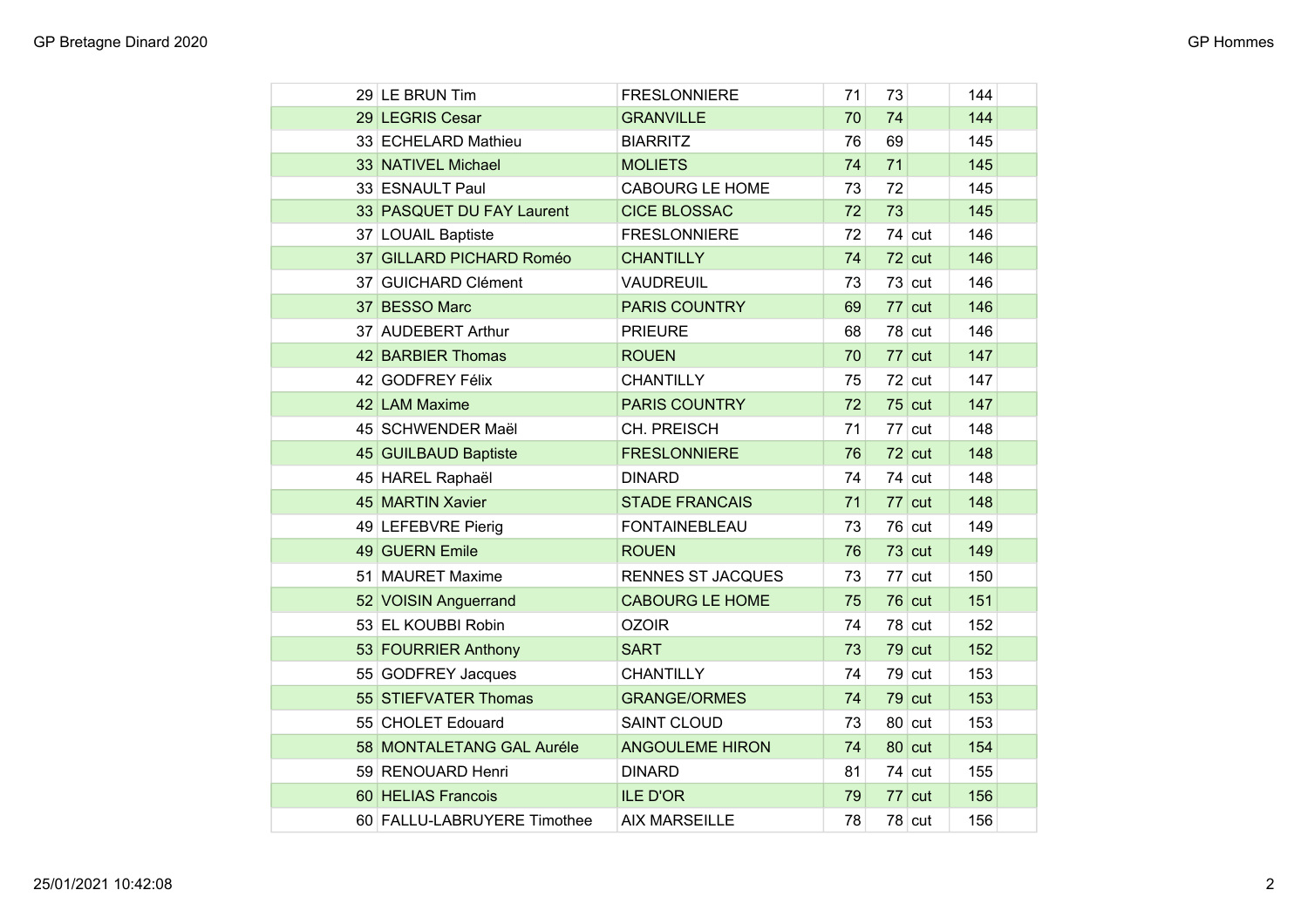| 60 ROUSSET Jacques      | <b>FRESLONNIERE</b>      | 82  |           | $74$ cut | 156      |  |
|-------------------------|--------------------------|-----|-----------|----------|----------|--|
| 60 GABAY Paul           | <b>DINARD</b>            | 80  |           | $76$ cut | 156      |  |
| 60 LI Dalong            | <b>LEGOLFNATIONAL</b>    | 78  |           | $78$ cut | 156      |  |
| 60 PIEDELIEVRE Martin   | <b>SAINT CLOUD</b>       | 78  |           | $78$ cut | 156      |  |
| 66 CLEMENT Mathieu      | <b>RENNES ST JACQUES</b> | 76  |           | $81$ cut | 157      |  |
| 66 COUILLEAU Arthur     | <b>RCF LA BOULIE</b>     | 79  |           | $78$ cut | 157      |  |
| 68 MORRAL Y SEGURA José | <b>CHERBOURG</b>         | 75  |           | $85$ cut | 160      |  |
| 69 TASSET Mael          | <b>ILE D'OR</b>          | 75  |           | $86$ cut | 161      |  |
| 70 TYMEN Malo           | <b>L'ODET</b>            | 77  |           | $85$ cut | 162      |  |
| 71 MOLLER Antoine       | <b>VAL QUEVEN</b>        | 999 | $999$ cut |          | 1998 For |  |
| 71 KERNANET Marceau     | <b>SART</b>              | 999 | $999$ cut |          | 1998 For |  |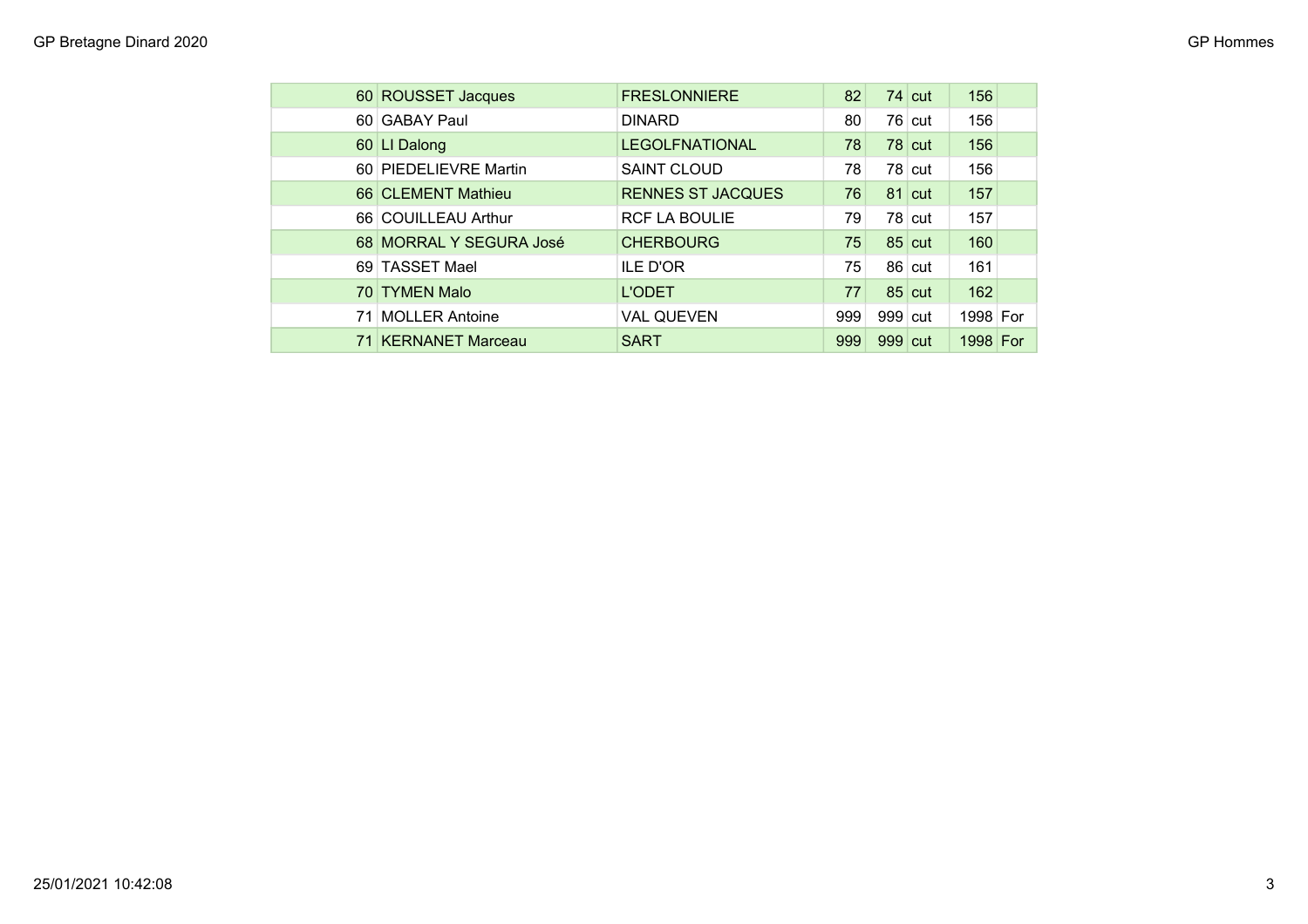|                | <b>GRAND PRIX DAMES</b>       |                         | T1 | T <sub>2</sub> | <b>Tot</b> |
|----------------|-------------------------------|-------------------------|----|----------------|------------|
| $\mathbf{1}$   | <b>NADAUD Nastasia</b>        | <b>AIX LES BAINS</b>    | 66 | 63             | 129        |
| $\mathcal{P}$  | <b>ARCHER Inès</b>            | <b>CICE BLOSSAC</b>     | 64 | 67             | 131        |
| 3              | <b>STEIN Pauline</b>          | PARIS COUNTRY           | 65 | 68             | 133        |
| 3              | <b>LEFEVRE Ambre</b>          | <b>RCF LA BOULIE</b>    | 67 | 66             | 133        |
| 5              | <b>MAHE Candice</b>           | <b>DINARD</b>           | 66 | 68             | 134        |
| 5              | <b>FOUILLET Constance</b>     | <b>FRESLONNIERE</b>     | 65 | 69             | 134        |
| $\overline{7}$ | <b>FARRANDO</b> Joséphine     | <b>RCF LA BOULIE</b>    | 69 | 66             | 135        |
| 8              | <b>COLLET Céleste</b>         | <b>SAINT CLOUD</b>      | 67 | 71             | 138        |
| 9              | <b>COQUARD Ophelie</b>        | <b>ILE D'OR</b>         | 70 | 71             | 141        |
| 9              | <b>CLAISSE Mathilde</b>       | <b>RACING CLUB</b>      | 73 | 68             | 141        |
| 9              | <b>VARET Eugénie</b>          | <b>ST GERMAIN</b>       | 74 | 67             | 141        |
| 12             | <b>TOURNANT Julia</b>         | <b>SAINT CLOUD</b>      | 72 | 70             | 142        |
| 13             | <b>LEGRIS Armance</b>         | <b>GRANVILLE</b>        | 72 | 71             | 143        |
| 13             | <b>ZAMMIT Camille</b>         | <b>BOISGELIN</b>        | 72 | 71             | 143        |
| 13             | <b>GUITTON Camille</b>        | SAINT-BRIEUC            | 69 | 74             | 143        |
| 16             | <b>FALCHER Emma</b>           | <b>LANNIRON QUIMPER</b> | 75 | 70             | 145        |
| 17             | <b>BRUNEAU Manon</b>          | <b>FRESLONNIERE</b>     | 76 | 70             | 146        |
| 18             | <b>LECOMTE</b> Juliette       | <b>KEMPFERHOF</b>       | 74 | 73             | 147        |
| 18             | <b>MALVY Helene</b>           | <b>VAL GRAND</b>        | 76 | 71             | 147        |
| 20             | <b>MACHER - TALIBART Anne</b> | <b>BRETAGNE</b>         | 74 | 74             | 148        |
| 20             | LE HELLOCO Albane             | <b>GRANVILLE</b>        | 72 | 76             | 148        |
| 20             | <b>LYONNET Barbara</b>        | <b>CARQUEFOU</b>        | 76 | 72             | 148        |
| 23             | <b>LOCATELLI Carlotta</b>     | <b>PRIEURE</b>          | 74 | 75             | 149        |
| 24             | <b>PAGLIANO Lisa-Marie</b>    | <b>MIONNAY</b>          | 77 | 73             | 150        |
| 24             | <b>BLOND Marie-Sophie</b>     | <b>ISABELLA</b>         | 75 | 75             | 150        |
| 26             | <b>ABSIRE Lou</b>             | <b>ROUEN</b>            | 72 | 79             | 151        |
| 26             | <b>BINNINGER Marie</b>        | <b>KIKVOKA GC</b>       | 74 | 77             | 151        |
| 28             | <b>PAVIET Julia</b>           | <b>CHARMEIL</b>         | 75 | 77             | 152        |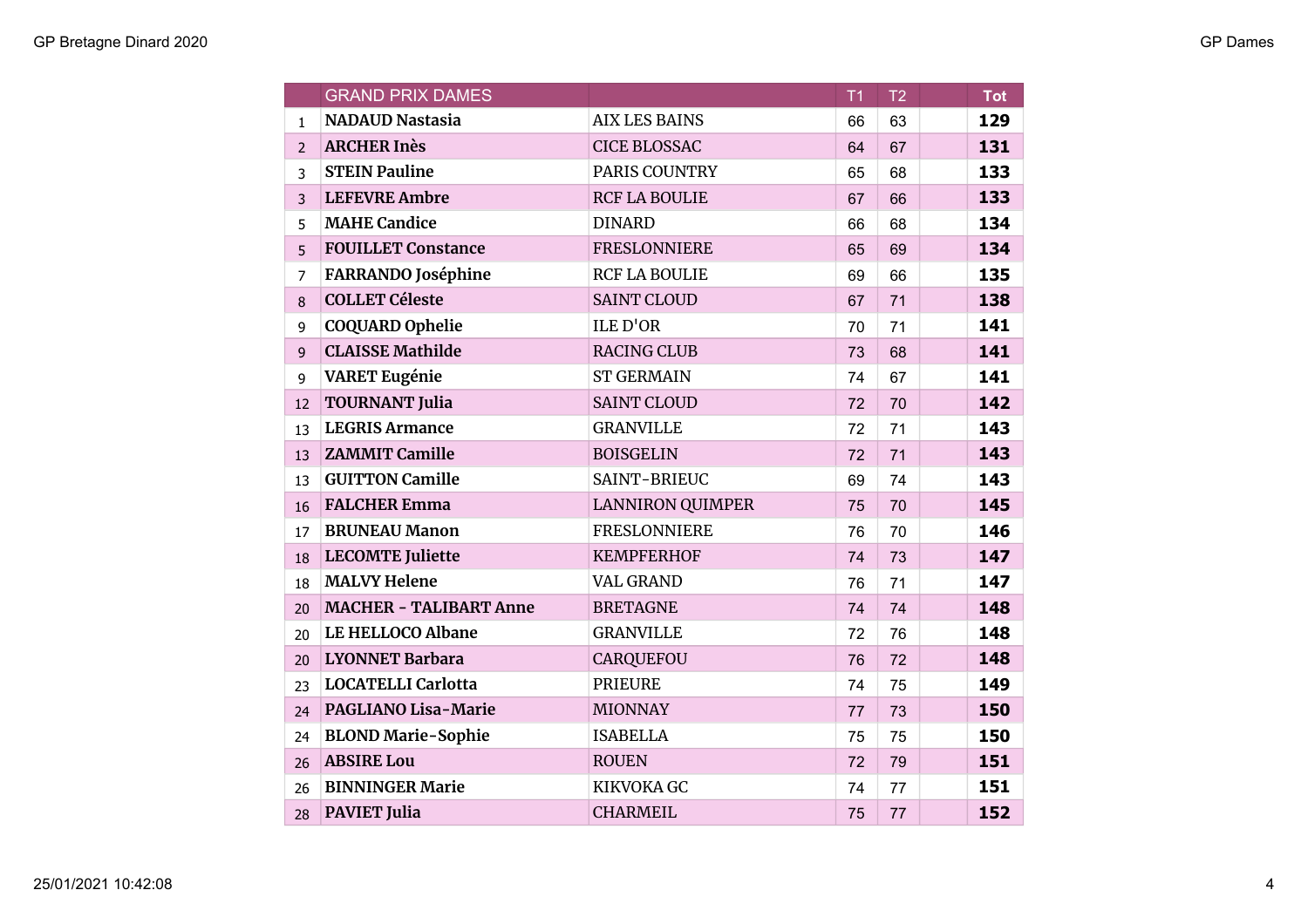## GP Bretagne Dinard 2020 GP Dames

| 29 | <b>DUMAY Louise</b>      | <b>LE MANS</b>       | 75 | 78 | 153 |
|----|--------------------------|----------------------|----|----|-----|
| 30 | <b>DUPUY Sophie</b>      | <b>SAINT CAST</b>    | 77 | 78 | 155 |
| 31 | <b>DIVET Lou</b>         | <b>CICE BLOSSAC</b>  | 79 | 77 | 156 |
| 32 | <b>DELTOMBE Lou</b>      | <b>ILE D'OR</b>      | 79 | 78 | 157 |
| 33 | <b>GUILLE Manon</b>      | <b>LA DOMANGERE</b>  | 83 | 75 | 158 |
| 34 | <b>QUITTET Ombeline</b>  | <b>ILE D'OR</b>      | 79 | 80 | 159 |
| 35 | <b>URVOIS Christelle</b> | <b>LAC AU DUC</b>    | 80 | 81 | 161 |
| 36 | <b>VAN HEURCK Noa</b>    |                      | 81 | 84 | 165 |
| 37 | <b>BINNINGER Lucile</b>  | KIKVOKA GC           | 88 | 78 | 166 |
| 38 | LOUIS-DUMOND Lehane      | <b>RCF LA BOULIE</b> | 85 | 86 | 171 |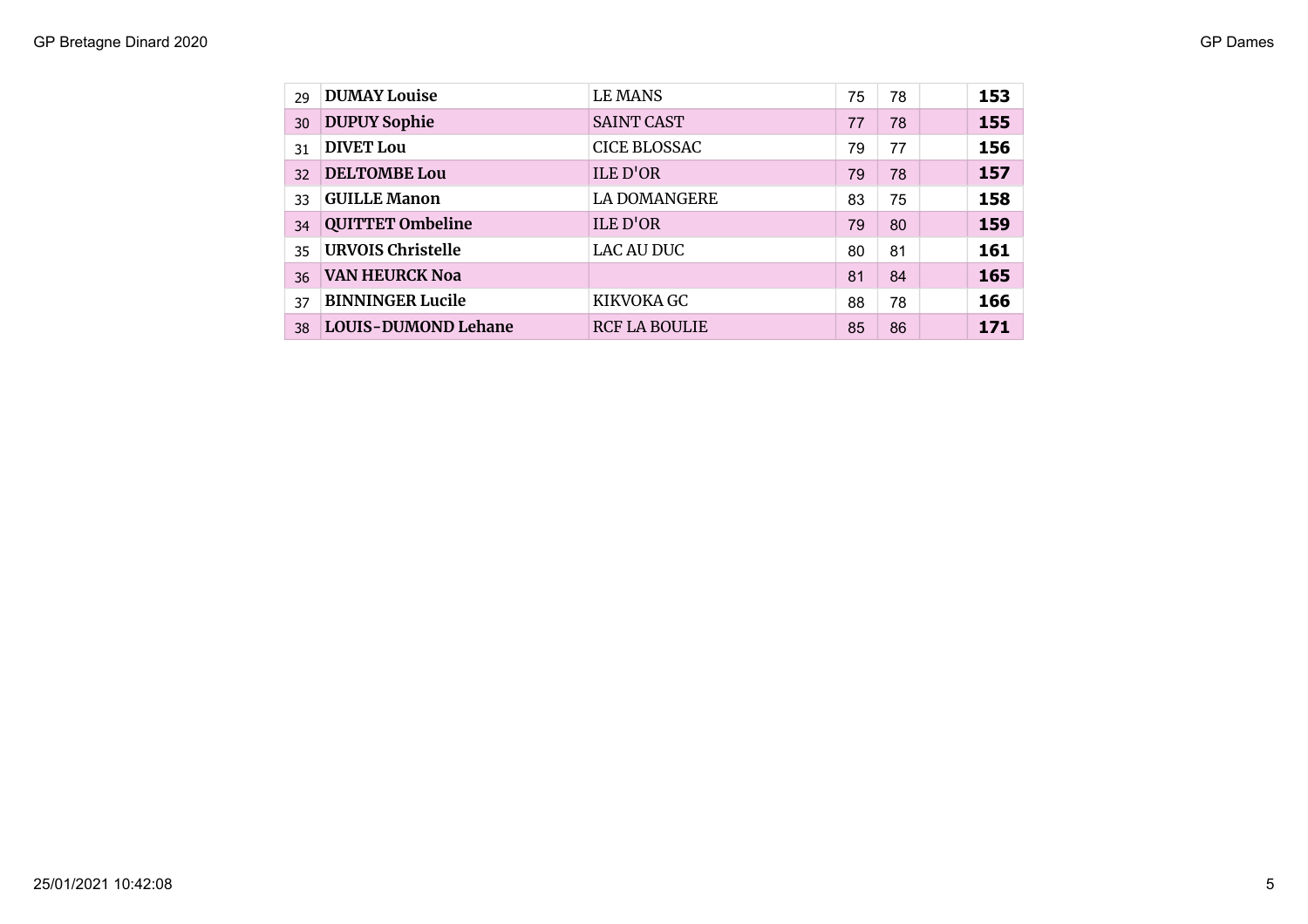|              | Criterium                       |                         | Score <sup>1</sup> | Q                       | <b>Total</b> |  |
|--------------|---------------------------------|-------------------------|--------------------|-------------------------|--------------|--|
| 1            | <b>CHAMBRIN Antoine</b>         | <b>CHANTILLY</b>        |                    | 70 cratcl               | 70           |  |
| $\mathbf{1}$ | <b>ALLAIN Jean Christophe</b>   | <b>DINARD</b>           | 70                 | Q                       | 70           |  |
| $\mathbf{1}$ | <b>BOINET Paul</b>              | <b>SAINT CLOUD</b>      | 70                 | Q                       | 70           |  |
| $\mathbf{1}$ | <b>SEBILLOT Ilan</b>            | NANTES VIGNEUX          | 70                 | Q                       | 70           |  |
| 5            | <b>JOLY Adrien</b>              | <b>DINARD</b>           | 71                 | Q                       | 71           |  |
| 5            | <b>BLOND Xavier</b>             | <b>ISABELLA</b>         | 71                 | Q                       | 71           |  |
| 7            | <b>AVERLAND Olivier</b>         | <b>LES ORMES</b>        | 72                 | Q                       | 72           |  |
| 8            | <b>CASTELLANA Arnaud</b>        |                         | 73                 | Q                       | 73           |  |
| 8            | <b>VALENTIN Amaury</b>          | <b>ST GERMAIN</b>       | 73                 | Q                       | 73           |  |
| 8            | <b>ROBIN Tanguy</b>             | <b>ORMESSON</b>         | 73                 | Q                       | 73           |  |
| 8            | <b>LEGOFF Wenceslas</b>         | <b>BRETAGNE</b>         | 73                 | Q                       | 73           |  |
| 8            | <b>PETRON Kevin</b>             | PLENEUF VAL ANDRE       | 73                 | Q                       | 73           |  |
| 8            | <b>JUVIN Aurélien</b>           | <b>SAINT CLOUD</b>      | 73                 | Q                       | 73           |  |
| 8            | <b>HUON DE PENANST Guénolé</b>  | AUVERGNE-RHÔNE-ALPES    | 73                 | Q                       | 73           |  |
| 8            | <b>FALCHER Ewen</b>             | <b>LANNIRON QUIMPER</b> | 73                 | Q                       | 73           |  |
| 8            | <b>BOUHALLIER Briac</b>         | <b>DINARD</b>           | 73                 | $\overline{\mathbf{Q}}$ | 73           |  |
| 8            | <b>BERVILLE Jules</b>           | AUVERGNE-RHÔNE-ALPES    | 73                 | $\mathbf{Q}$            | 73           |  |
| 18           | <b>CABRIERES Thomas</b>         | <b>DINARD</b>           | 74                 |                         | 74           |  |
| 18           | <b>LEBRET Alexandre</b>         | <b>BRETAGNE</b>         | 74                 |                         | 74           |  |
| 18           | <b>CALLOU Adrien</b>            | <b>FEUCHEROLLES</b>     | 74                 |                         | 74           |  |
| 18           | <b>BENADRETTI Antoine</b>       | <b>LANCIEUX GAEA</b>    | 74                 |                         | 74           |  |
| 18           | <b>CORNILLET Jean-Sebastien</b> | <b>DINARD</b>           | 74                 |                         | 74           |  |
| 23           | <b>PERROT Louis</b>             | <b>ST GERMAIN</b>       | 75                 |                         | 75           |  |
| 23           | <b>LE MINOR Marvin</b>          | <b>DINARD</b>           | 75                 |                         | 75           |  |
| 23           | <b>CHABOUD Edgar</b>            | <b>SAINT CLOUD</b>      | 75                 |                         | 75           |  |
| 23           | <b>CAMPAN Nicolas</b>           | <b>LE CROISIC</b>       | 75                 |                         | 75           |  |
| 23           | <b>ARHANCHIAGUE Alexandre</b>   | <b>SAINT CLOUD</b>      | 75                 |                         | 75           |  |
| 28           | <b>JOLY Alexandre</b>           | <b>DINARD</b>           | 76                 |                         | 76           |  |
| 28           | <b>CAPUS Pierre</b>             | <b>AVRILLE</b>          | 76                 |                         | 76           |  |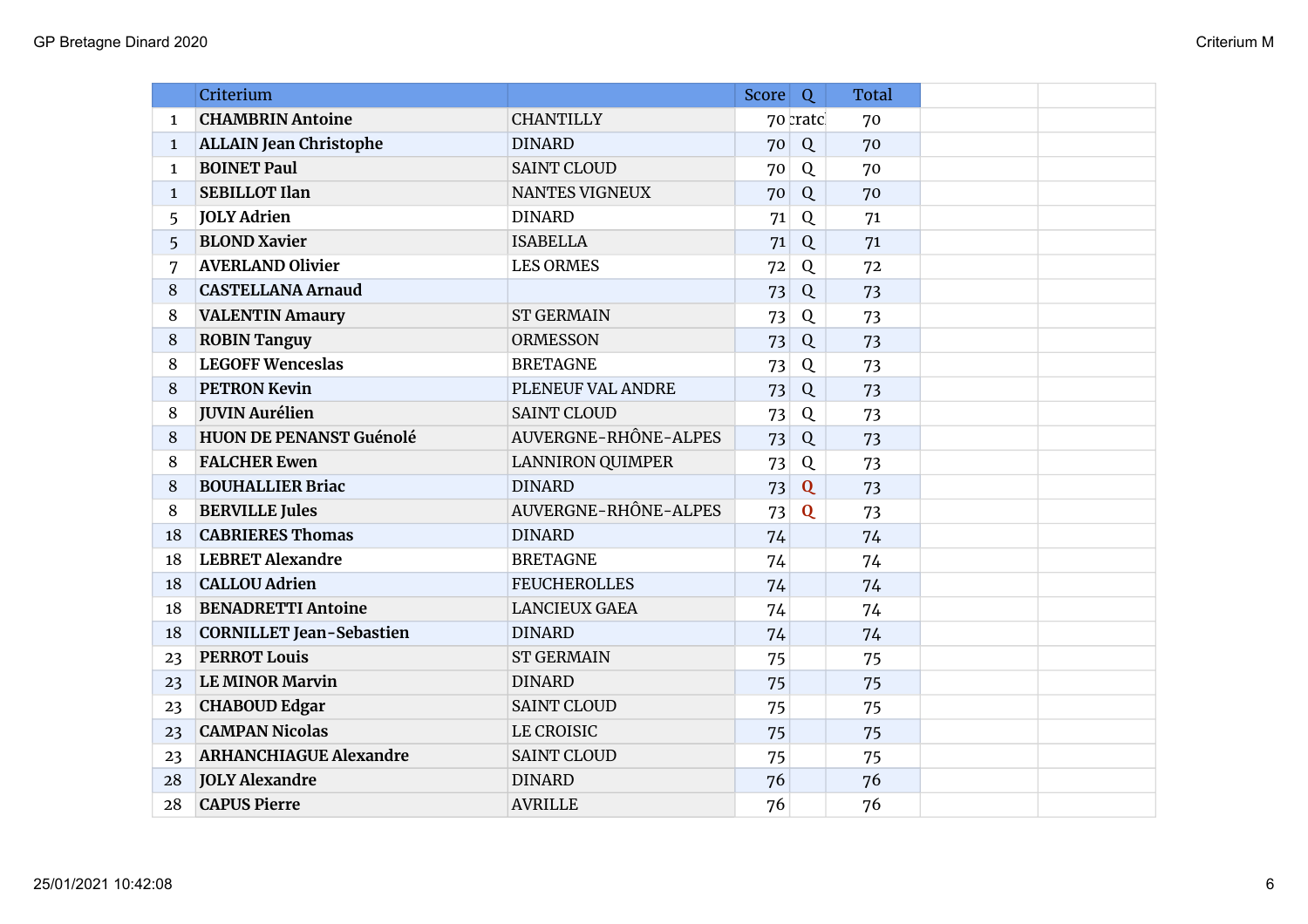| 28 | <b>CHEVALLIER Martin</b>               | <b>OMAHA BEACH</b>     | 76 | 76 |  |
|----|----------------------------------------|------------------------|----|----|--|
| 28 | <b>ALZAS Callixte</b>                  | <b>RCF LA BOULIE</b>   | 76 | 76 |  |
| 32 | <b>RAHUEL Olivier</b>                  | <b>LES ORMES</b>       | 77 | 77 |  |
| 32 | <b>BOUVET Charles-Antoine</b>          | <b>SAINT CLOUD</b>     | 77 | 77 |  |
| 32 | <b>GUILLOPE-PIERRE Marin</b>           | PLENEUF VAL ANDRE      | 77 | 77 |  |
| 32 | <b>ARHANCHIAGUE Aurélien</b>           | <b>SAINT CLOUD</b>     | 77 | 77 |  |
| 36 | <b>SARRAZIN Tristan</b>                | <b>CICE BLOSSAC</b>    | 78 | 78 |  |
| 36 | <b>ESNAULT Jean-Baptiste</b>           | <b>CABOURG LE HOME</b> | 78 | 78 |  |
| 36 | <b>LOQUEN Yann</b>                     | <b>DINARD</b>          | 78 | 78 |  |
| 36 | <b>SABOURET Alexis</b>                 | <b>SAINT CLOUD</b>     | 78 | 78 |  |
| 36 | <b>ABSIRE Thomas</b>                   | <b>ROUEN</b>           | 78 | 78 |  |
| 36 | JARRY Grégoire                         | <b>FOURQUEUX</b>       | 78 | 78 |  |
| 42 | <b>OLIVE Stéphane</b>                  | <b>ORMESSON</b>        | 79 | 79 |  |
| 42 | <b>SABOURET Thibault</b>               | <b>SAINT CLOUD</b>     | 79 | 79 |  |
| 42 | <b>COURIET BOSSAN Nicolas</b>          | AUVERGNE-RHÔNE-ALPES   | 79 | 79 |  |
| 42 | <b>BALLU Timothée</b>                  | <b>DINARD</b>          | 79 | 79 |  |
| 42 | <b>RODELLEC DU PORZIC Alexandre De</b> | <b>SAINT CLOUD</b>     | 79 | 79 |  |
| 47 | <b>LEMOINE Tristan</b>                 | <b>ROUEN</b>           | 80 | 80 |  |
| 47 | <b>BEBING Pierre Nicolas</b>           | <b>DINARD</b>          | 80 | 80 |  |
| 47 | <b>MAITRE Edouard</b>                  | <b>CHANTILLY</b>       | 80 | 80 |  |
| 50 | <b>ARHANCHIAGUE Charles</b>            | <b>SAINT CLOUD</b>     | 81 | 81 |  |
| 50 | <b>MOSTINI</b> Julien                  | <b>CARANTEC</b>        | 81 | 81 |  |
| 50 | <b>DAHLSTROM Christofer</b>            | <b>DINARD</b>          | 81 | 81 |  |
| 50 | <b>ESCALONA Jonathan</b>               | <b>SAINT CAST</b>      | 81 | 81 |  |
| 50 | DE LABRUSSE Briac                      | <b>LANCIEUX GAEA</b>   | 81 | 81 |  |
| 50 | <b>SEGUIN Pierre</b>                   | <b>PARIS</b>           | 81 | 81 |  |
| 56 | <b>LEMOINE Hubert</b>                  | <b>ST GERMAIN</b>      | 83 | 83 |  |
| 56 | <b>HUET Maxime</b>                     | <b>HAUTS-DE-FRANCE</b> | 83 | 83 |  |
| 56 | <b>DOUCET Martin</b>                   | <b>DINARD</b>          | 83 | 83 |  |
| 56 | <b>LACAISSE Damien</b>                 | <b>ORLEANS DONNERY</b> | 83 | 83 |  |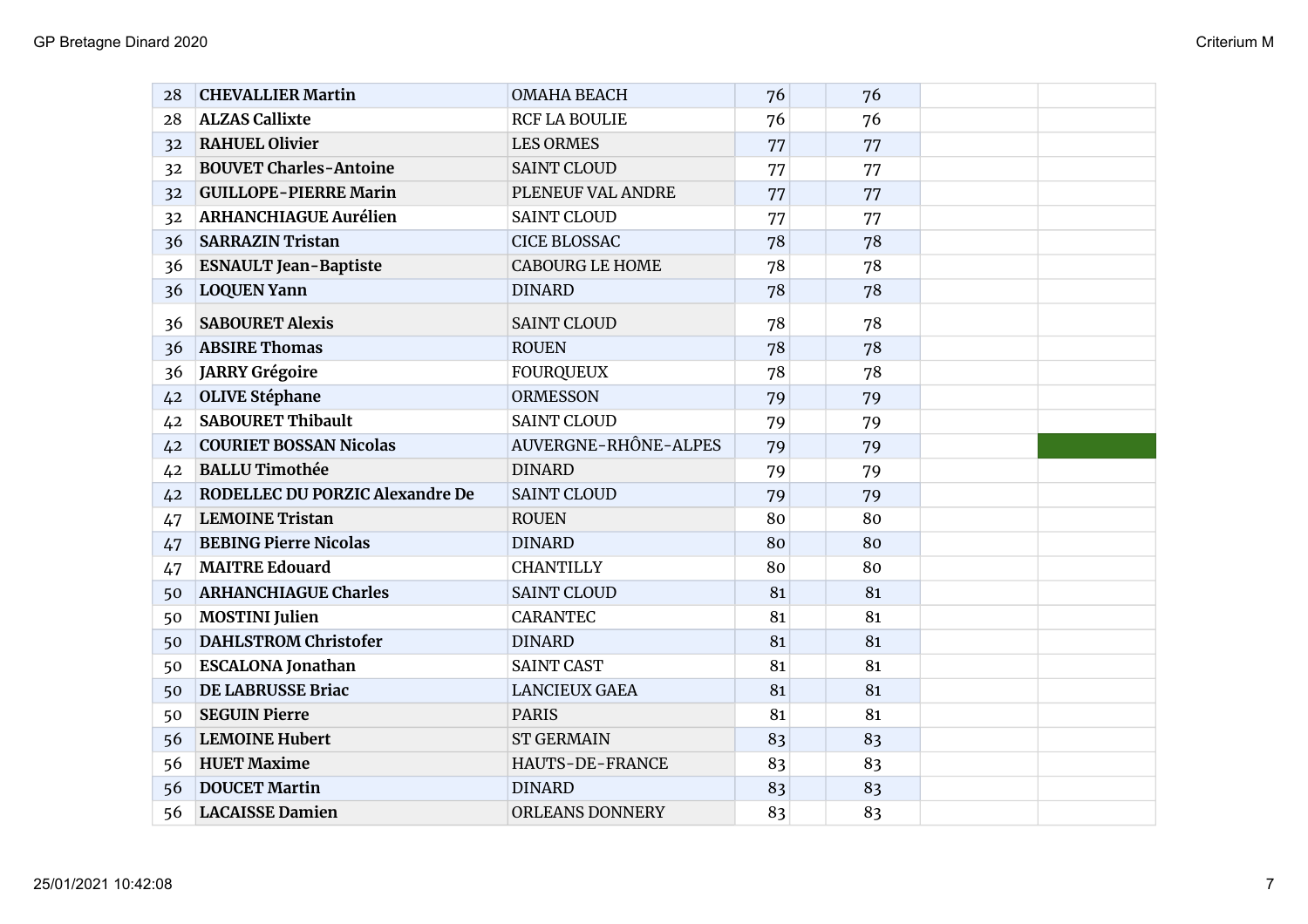| 60 | <b>TOURNANT Thaddée</b>           | <b>SAINT CLOUD</b> | 84  | 84  |  |
|----|-----------------------------------|--------------------|-----|-----|--|
| 60 | <b>MARQUILLY Gaël</b>             | <b>MERIGNIES</b>   | 84  | 84  |  |
| 60 | <b>VILLEROY DE GALHAU Gaspard</b> | <b>ST GERMAIN</b>  | 84  | 84  |  |
| 60 | <b>ABSIRE Matthieu</b>            | <b>ROUEN</b>       | 84  | 84  |  |
| 64 | <b>SABOURET Nicolas</b>           | <b>SAINT CLOUD</b> | 85  | 85  |  |
| 64 | <b>MOSTINI Grégoire</b>           | L'ODET             | 85  | 85  |  |
| 66 | <b>TYMEN Corentin</b>             | L'ODET             | 86  | 86  |  |
| 66 | <b>URVOIS Patrice</b>             | <b>LAC AU DUC</b>  | 86  | 86  |  |
| 68 | SAMUEL Jérôme                     | <b>SAINT CLOUD</b> | 87  | 87  |  |
| 69 | <b>ROLLAND Olivier</b>            | <b>DINARD</b>      | 88  | 88  |  |
| 70 | <b>ROBIN Titouan</b>              | <b>DINARD</b>      | 89  | 89  |  |
| 71 | <b>MONTAGNE Julien</b>            | <b>ST GERMAIN</b>  | 93  | 93  |  |
| 72 | <b>ALLONSIUS Samuel</b>           | PEN AR BED         | 95  | 95  |  |
| 72 | <b>PARIS Marin</b>                | <b>DINARD</b>      | 95  | 95  |  |
| 74 | <b>GOUMARD Nicolas</b>            | <b>CORSE</b>       | 99  | 99  |  |
| 74 | <b>LEMOINE Baptiste</b>           | <b>ST GERMAIN</b>  | 99  | 99  |  |
| 76 | <b>LAVRIL Marin</b>               | <b>DINARD</b>      | 101 | 101 |  |
| 77 | <b>MERVILLE Jeremy</b>            | <b>DINARD</b>      | 999 | 999 |  |
| 77 | <b>ABECASSIS Elyja</b>            | <b>BUSSY</b>       | 999 | 999 |  |
| 77 | <b>FABRE</b> Jean                 | <b>ST DONAT</b>    | 999 | 999 |  |
| 77 | <b>TOURNUS Maël</b>               | <b>CORNOUAILLE</b> | 999 | 999 |  |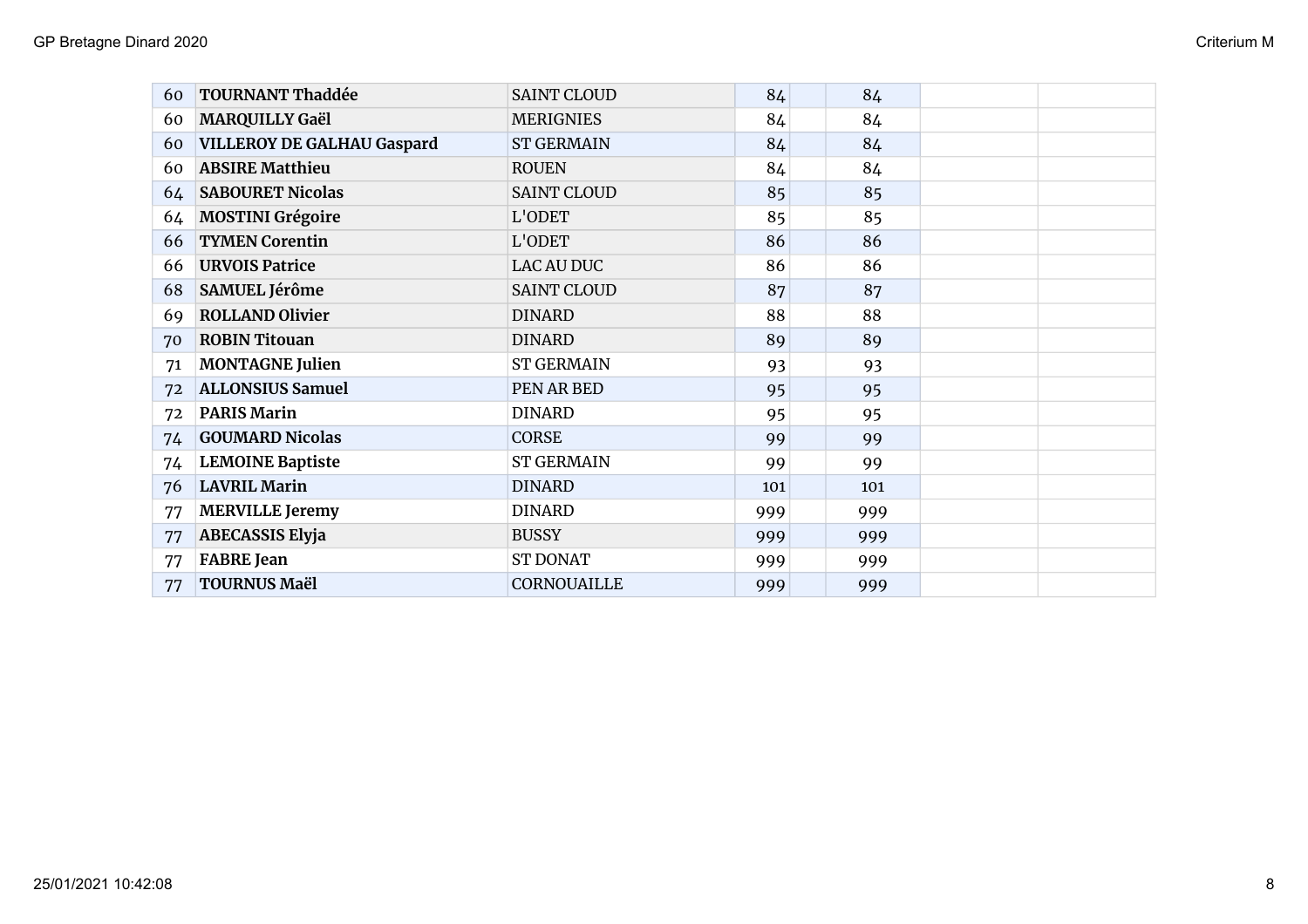|                | <b>Criterium Dames</b>          |                       | T <sub>1</sub> | <b>T2</b> | <b>Total</b> |
|----------------|---------------------------------|-----------------------|----------------|-----------|--------------|
| $\mathbf{1}$   | <b>BLUM Caroline</b>            | <b>FOURQUEUX</b>      | 79             |           | 79           |
| $\overline{2}$ | <b>LOTELIER ROBIN Véronique</b> | <b>DINARD</b>         | 80             |           | 80           |
| $\overline{2}$ | <b>JAY Noemie</b>               | <b>CHAMONIX</b>       | 80             |           | 80           |
| $\frac{1}{4}$  | <b>SENARD DUTREIL Melanie</b>   | <b>DINARD</b>         | 82             |           | 82           |
| 5              | <b>PAY Emma</b>                 | <b>DINARD</b>         | 83             |           | 83           |
| 6              | <b>CALDERON Brenda</b>          | <b>FEUCHEROLLES</b>   | 84             |           | 84           |
| 6              | <b>COURIET BOSSAN Capucine</b>  | <b>ETRANGER</b>       | 84             |           | 84           |
| 8              | <b>SCHIMPFF Nina</b>            | <b>DINARD</b>         | 85             |           | 85           |
| 9              | <b>LEFORT Anna</b>              | <b>ETIOLLES</b>       | 86             |           | 86           |
| 10             | <b>HINGAND Annie</b>            | <b>DINARD</b>         | 87             |           | 87           |
| 11             | <b>BERVILLÉ Anne-Christine</b>  | <b>SAINT CLOUD</b>    | 89             |           | 89           |
| 12             | <b>SCHIMPFF Delphine</b>        | <b>DINARD</b>         | 90             |           | 90           |
| 13             | <b>TOURNANT Rebecca</b>         | <b>SAINT CLOUD</b>    | 91             |           | 91           |
| 14             | <b>DAVID Colette</b>            | <b>NANTES VIGNEUX</b> | 93             |           | 93           |
| 15             | <b>DUTREIL Marie</b>            | <b>DINARD</b>         | 99             |           | 99           |
| 16             | <b>BOGARD Gwenaëlle</b>         | <b>PARIS INT GC</b>   | 107            |           | 107          |